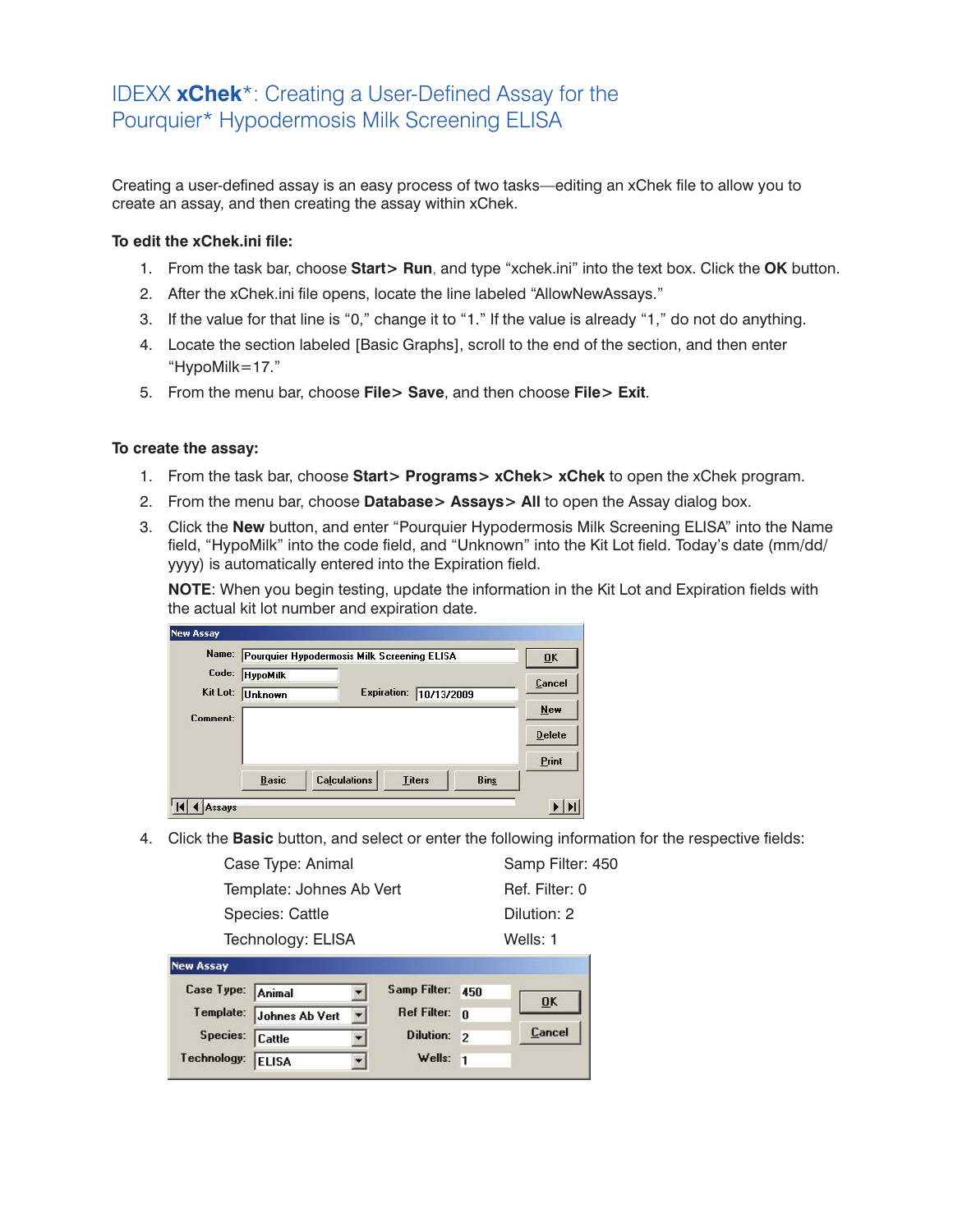NOTE: The Pourquier Hypodermosis Milk assay has a negative and a positive control configuration in the insert that is not supported by the IDEXX xChek software. The assay has been set up in xChek to have a vertical control configuration. Therefore place negative controls in wells A1 and B1, and positive controls in wells C1 and D1.

- 5. Click **OK** to save the settings.
- 6. Click the **Calculations** button and select or enter the following information:

Formulas:

"S" Part of Ratio: Sample1 - Negative

"P" Part of Ratio: Positive - Negative

"N" Part of Ratio: None

Blocking Factor: None

First Calculation:

| Variable: S/P         | Variable: None     |
|-----------------------|--------------------|
| Positive Cutoff: 1.15 | Positive Cutoff: 0 |
| Suspect Cutoff: 0.851 | Suspect Cutoff: 0  |
| Comparison: $>=$      | Comparison: None   |
|                       |                    |

**NOTE:** xChek is unable to support the SP % calculation. Instead, xChek calculates an S/P value. The cutoff values have been updated to match the new calculation, and the interpretation is the same.

Second Calculation:

| <b>Formulas</b>                                                         |                                                                                |                                                                                                   |              |
|-------------------------------------------------------------------------|--------------------------------------------------------------------------------|---------------------------------------------------------------------------------------------------|--------------|
|                                                                         |                                                                                |                                                                                                   |              |
| "S" Part of Ratio:                                                      | Sample1 - Negative<br><b>Positive - Negative</b><br><b>None</b><br><b>None</b> |                                                                                                   | OK           |
| "P" Part of Ratio:                                                      |                                                                                |                                                                                                   | Cancel       |
| "N" Part of Ratio:                                                      |                                                                                |                                                                                                   | <b>Reset</b> |
| <b>Blocking Factor:</b>                                                 |                                                                                |                                                                                                   |              |
| <b>First Calculation</b><br>Variable:<br> S/P <br>Positive Cutoff: 1.15 | Suspect Cutoff: 0.851                                                          | <b>Second Calculation</b><br>Variable:<br><b>Positive Cutoff:</b><br>In<br><b>Suspect Cutoff:</b> | <b>None</b>  |

7. Click **OK** to save these settings, and then click **OK** to save the assay to the database. You can now test for hypodermosis antibodies using the xChek Assay Management System.

**NOTE:** xChek does not evaluate controls or results for validity when you use a user-defined assay. You must evaluate the results from each assay in accordance with good laboratory practices. To evaluate your assay validity, please refer to the insert provided with the test kit.

## **Setting Up Additional Display Variables**

Only OD values are displayed in the reporting options for this user-defined assay. To set up additional display variables, follow the directions below.

- 1. From the xChek menu bar, choose **Reports> Analyze Cases** to open the Filter Criteria for Analyze dialog box.
- 2. Enter the desired search criteria and click **OK**. The Select Cases for Analyze dialog box appears.